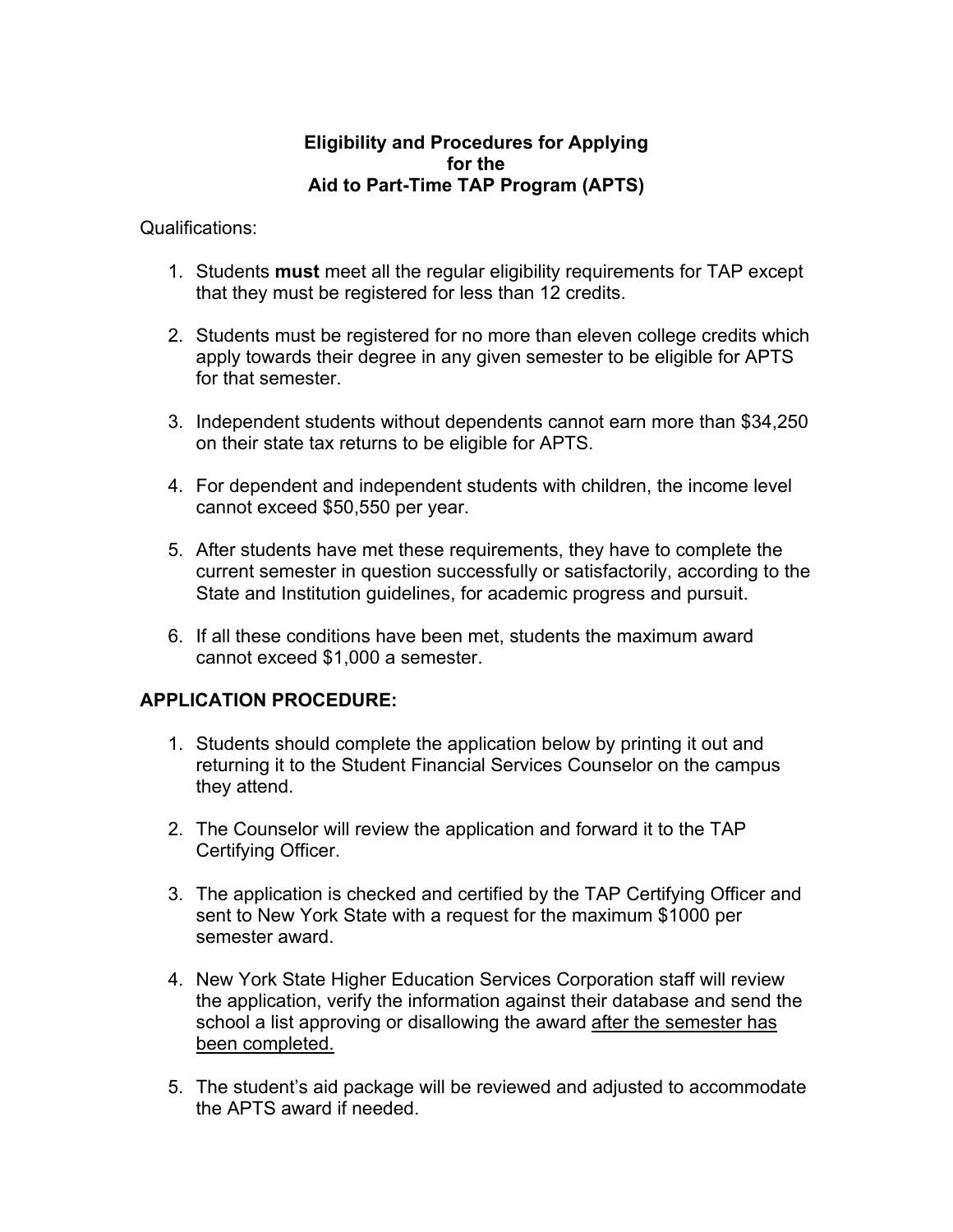6. Students who applied in the fall and were approved are candidates for the spring without a new application.

APTS Application: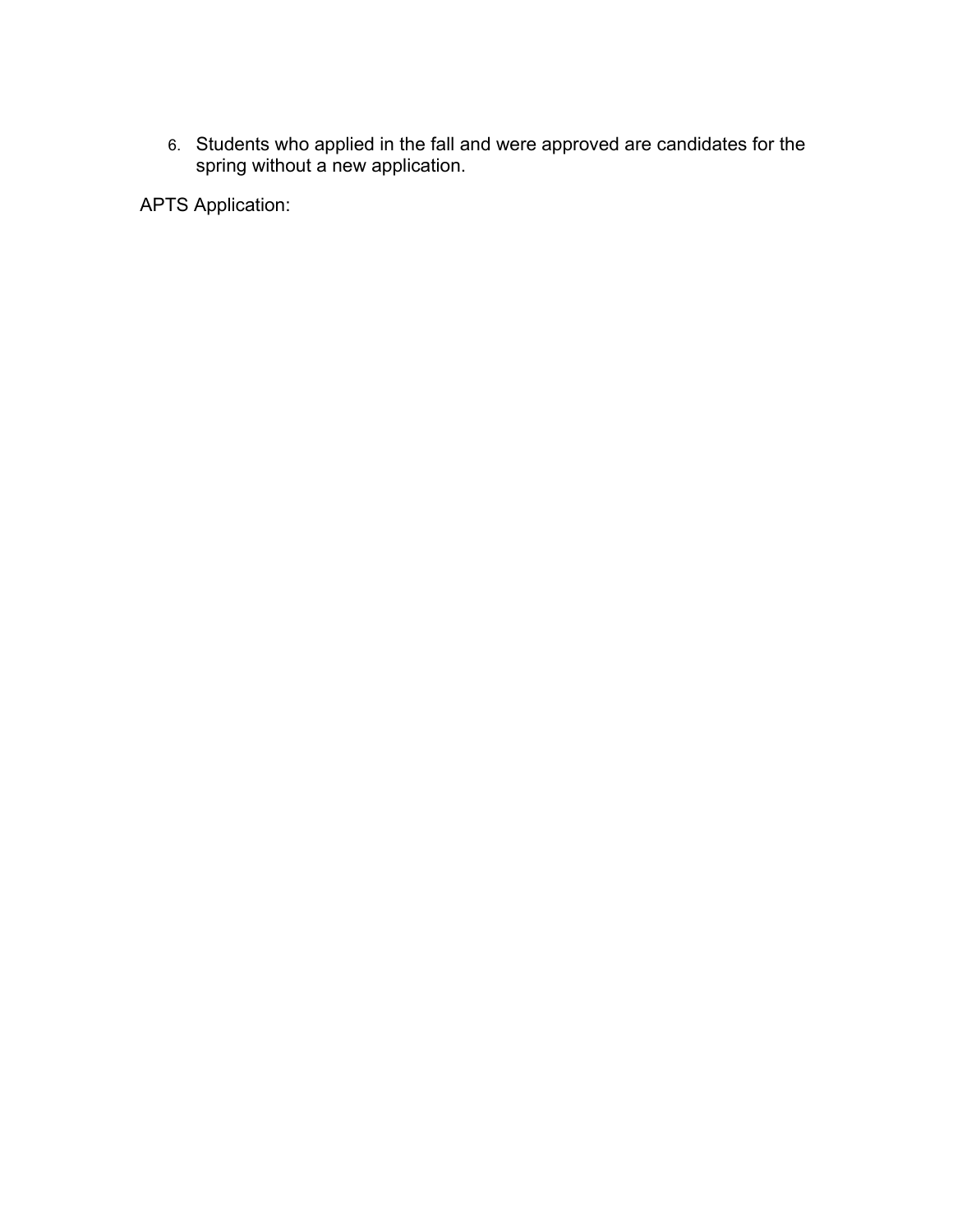# Aid for Part-Time Study (A.P.T.S.) Application

|                                                                                                    | <b>Academic Year</b>                                                                                                                                                            | 2 | 0 |  |                   |  |       |            |                |    |  |
|----------------------------------------------------------------------------------------------------|---------------------------------------------------------------------------------------------------------------------------------------------------------------------------------|---|---|--|-------------------|--|-------|------------|----------------|----|--|
|                                                                                                    |                                                                                                                                                                                 |   |   |  |                   |  |       |            |                |    |  |
|                                                                                                    | Submit completed application to your school's Financial Aid Office                                                                                                              |   |   |  |                   |  |       |            |                |    |  |
|                                                                                                    | <b>SCHOOL NAME</b>                                                                                                                                                              |   |   |  |                   |  |       |            |                |    |  |
|                                                                                                    | 1. Social Security Number<br>2. Date of Birth (Use numbers only)<br>Year(CCYY)<br>Day<br>Month                                                                                  |   |   |  |                   |  |       |            |                |    |  |
|                                                                                                    | 3. Last Name                                                                                                                                                                    |   |   |  | <b>First Name</b> |  |       |            |                | МI |  |
|                                                                                                    | 4. Address: number, street, apartment<br>City or Town                                                                                                                           |   |   |  |                   |  | State |            | Zip Code       |    |  |
|                                                                                                    |                                                                                                                                                                                 |   |   |  |                   |  |       |            |                |    |  |
|                                                                                                    | Home Phone Number<br><b>Work Phone Number</b>                                                                                                                                   |   |   |  |                   |  |       |            |                |    |  |
|                                                                                                    | E-mail Address<br>5. Are you a legal resident of New York State? (See instructions on page 1.)                                                                                  |   |   |  |                   |  |       | <b>YES</b> | N <sub>0</sub> |    |  |
|                                                                                                    | 6. Check the box that applies to you (See instructions on page 2.)<br>Citizen<br>Eligible Non-Citizen<br>Not a Citizen or Eligible Non-Citizen                                  |   |   |  |                   |  |       |            |                |    |  |
|                                                                                                    | 7. Marital status (Check only one box)<br>Separated<br>$\Box$ Married<br>$\Box$ Unmarried (single, divorced or widowed)<br>$\perp$                                              |   |   |  |                   |  |       |            |                |    |  |
|                                                                                                    | 8. If married, enter the date you were married. If separated/divorced or widowed,<br>give earliest date on which you were separated/divorced or widowed.<br>Year(CCYY)<br>Month |   |   |  |                   |  |       |            |                |    |  |
|                                                                                                    | 9. Have you graduated, or will you graduate from high school; or have you received or will you receive a GED?<br><b>YES</b><br>$\Box$ NO                                        |   |   |  |                   |  |       |            |                |    |  |
|                                                                                                    | 10. Will all or part of your tuition charges be paid or reimbursed by an employer? $\Box$ YES $\Box$<br>NO.                                                                     |   |   |  |                   |  |       |            |                |    |  |
| APPLICANT/SPOUSE (IF MARRIED) INCOME STATEMENT - (All applicants must answer Questions 11 and 12.) |                                                                                                                                                                                 |   |   |  |                   |  |       |            |                |    |  |
|                                                                                                    | 11. Enter exemptions and Net Taxable Income (NTI) in the boxes provided.                                                                                                        |   |   |  |                   |  |       |            |                |    |  |
|                                                                                                    |                                                                                                                                                                                 |   |   |  |                   |  |       |            |                |    |  |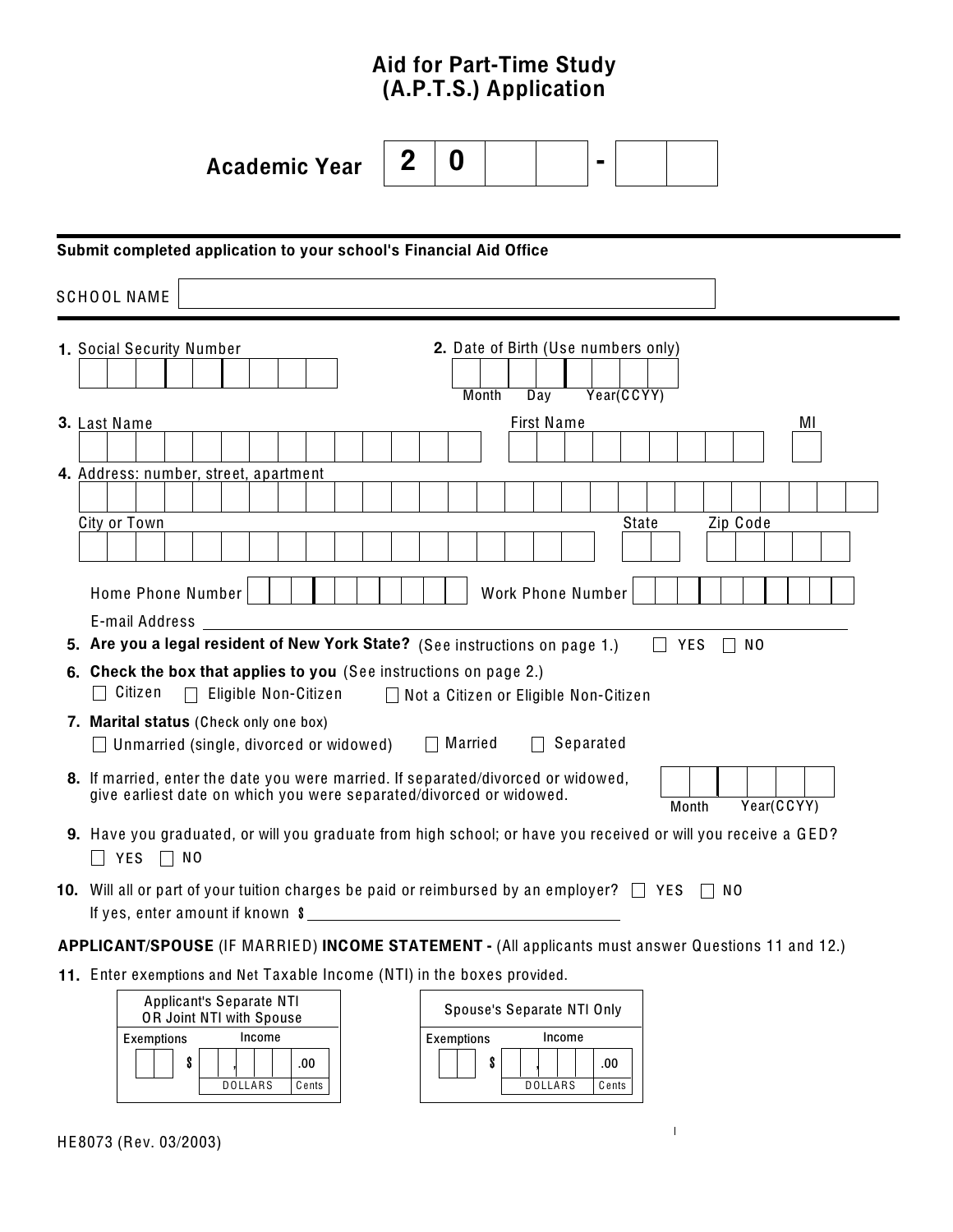- 12. Were you eligible to be claimed or were you claimed as a dependent on your parents' New York State or federal tax return for the previous ye ar?
	- 1 | YES If yes, YOU MUST REPORT PARENTS' INCOME below.
	- $2 \square$  NO If no, read and sign the affirmation on the bottom of this page and if married, your spouse must also sign and enter Social Security number. If you have dependents of your own other than a spouse, check this box.  $\Box$

If you answered "YES" to question 12, that is, you were claimed or were eligible to be claimed as a tax dependent, you must report parental income in question 14. If your parents (stepparents, adoptive parents) filed a tax return as married, you must report total income for both parents.

**13.** EXCLUSION OF PARENTS' INCOME - If your parents are divorced, separated, never married or one of your parents is dece ased, report in question 14 the income of the parent with whom you lived most in the previous ye ar or who had custody or would have had custody if you were a minor.

TO EXCLUDE THE INC OME OF YOUR FATHER (Stepfather, adoptive father) OR MOTHER (stepmother, adoptive mother) give the reason by checking the appropriate box. Enter the date of death or separation/divorce and enter the amount of support received if separated/divorced. Only one parent's income can be excluded for separation/divorce.

| To exclude FATHER's Income                                                                                                            | FATHER deceased<br>separated or divorced | <b>GIVE EARLIEST DATE</b> | Month          | Year  |
|---------------------------------------------------------------------------------------------------------------------------------------|------------------------------------------|---------------------------|----------------|-------|
| To exclude MOTHER's Income                                                                                                            | MOTHER deceased<br>separated or divorced | <b>GIVE EARLIEST DATE</b> | Month          | Year  |
| Support Amount - Enter the amount of support received for you from the parent<br>whose income is to be excluded. If none, enter zero. |                                          |                           |                | .00   |
|                                                                                                                                       |                                          |                           | <b>DOLLARS</b> | Cents |

(Note: Any separation must be by judicial decree or pursuant to an agreement of separation which is filed by a court of competent jurisdiction.)

#### 14. ENTER PARENTS' EXEMPTIONS AND NET TAXABLE INCOME<br>(NTI) IN THE ROXES PROVIDED (NTI) IN THE BOXES PROVIDED.



| <b>OFFICE USE ONLY</b> |  |         |       |  |     |  |
|------------------------|--|---------|-------|--|-----|--|
| А                      |  |         |       |  | .00 |  |
| P                      |  |         |       |  | .00 |  |
| S                      |  |         |       |  | .00 |  |
|                        |  |         |       |  | .00 |  |
|                        |  | DOLLARS | Cents |  |     |  |

15. ALL PERSONS WHOSE INCOMES ARE LISTED IN QUESTIONS 11 AND 14 must read and sign the affirmation. AF FIRMATION - I hereby certify that all the information provided by me upon this application is accurate and complete. This information will be accepted for all purposes as the equivalent of an affidavit and, if it contains a false statement, shall subject me to the same penalties for perjury as if I had been duly sworn. I authorize the school to rele ase to Higher Education Services Corporation (HESC) any information requested pertinent to this application. I consent to the verification by HESC of any statement made herein and authorize the NYS Department of Taxation and Finance to release to HESC certified copies of my personal income tax returns. I consent to the release by HESC of such information as may be provided by law or regulation in the course of financial aid program administration.

| Student's Signature<br>Date          |                                                                                |                       |
|--------------------------------------|--------------------------------------------------------------------------------|-----------------------|
|                                      | Spouse's<br>SSN                                                                |                       |
| Student's Spouse's Signature<br>Date |                                                                                | First 3 Letters of    |
|                                      | Father's<br><b>SSN</b>                                                         | Father's<br>Last Name |
| <b>Father's Signature</b><br>Date    |                                                                                | First 3 Letters of    |
|                                      | Mother's<br><b>SSN</b>                                                         | Mother's<br>Last Name |
| Mother's Signature<br>Date           |                                                                                |                       |
|                                      | BRING OR MAIL THE COMPLETED APPLICATION TO YOUR SCHOOL'S FINANCIAL AID OFFICE. |                       |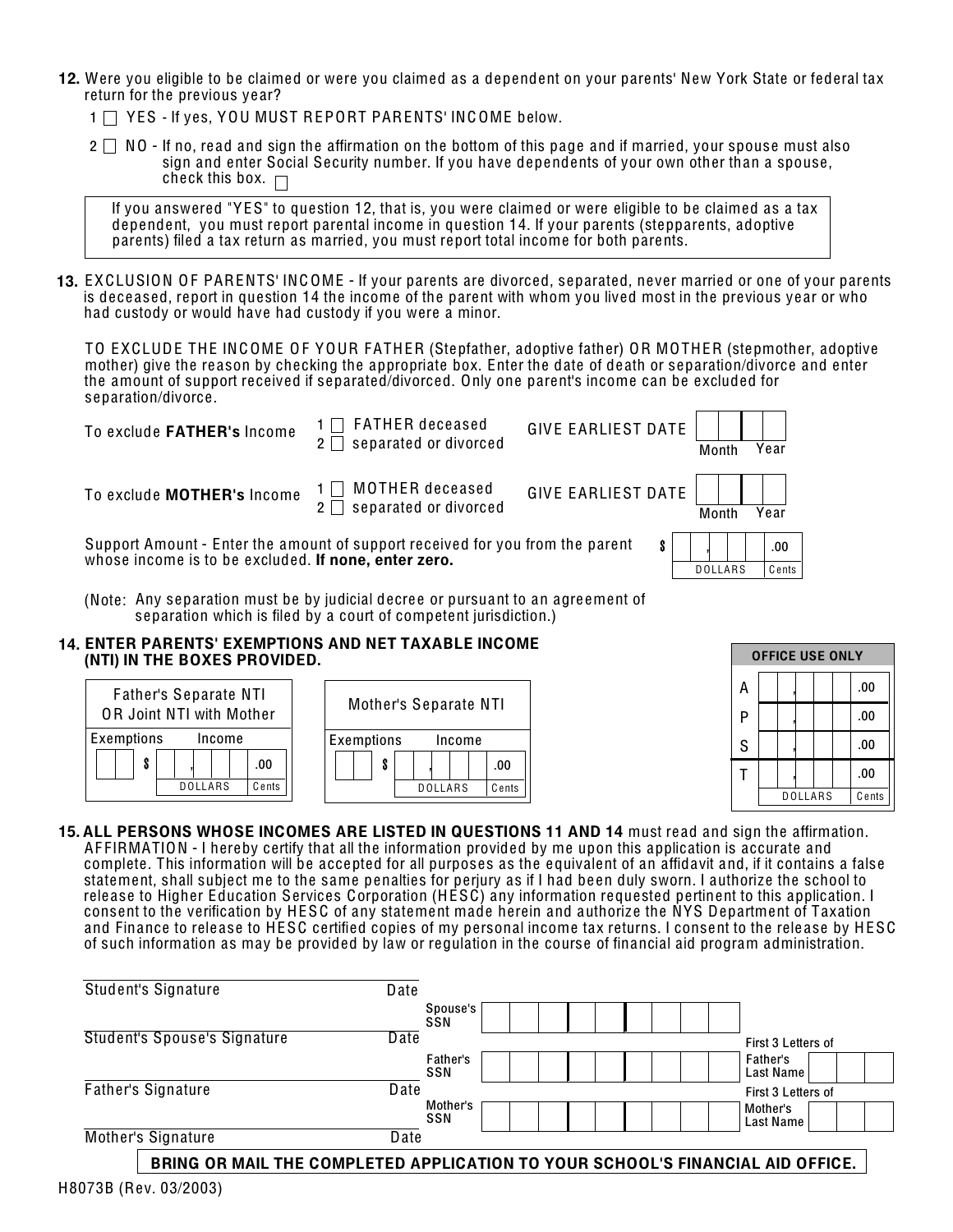# Instructions for Preparing an Application for Aid for Part-Time Study

WHAT IS APTS? The AID FOR PART-TIME STUDY program is a grant program financed by New York State in conjunction with participating educational institutions throughout the state. The program provides up to \$2,000 per ye ar to help part-time undergraduate students me et their educational expenses.

WHO IS ELIGIBLE FOR APTS? To be considered for an award, a student must:

- . be working <sup>t</sup>owar<sup>d</sup> an undergraduat<sup>e</sup> degr<sup>e</sup> <sup>e</sup> <sup>o</sup><sup>r</sup> enrolled <sup>i</sup><sup>n</sup> <sup>a</sup> <sup>r</sup>egistered certificat<sup>e</sup> <sup>p</sup>rogram as <sup>a</sup> part-time <sup>s</sup>tuden<sup>t</sup>
- maintain good academic standing including having achieved at least a cumulative "C" average after having received the equivalent of two full ye ars of payment of state-sponsored student financial aid
- be a resident of New York State
- be a resident of New York State<br>■ be either a U.S. citizen, permanent resident alien, or refugee  $\blacksquare$  be either a U.S. citizen, permanent<br>  $\blacksquare$  meet the income limits (see below)
- 
- meet the income limits (see below)<br>■ not have used up Tuition Assistance Program (TAP) eligibility<br>■ have a tuition charge of at least \$100 per year
- 
- . no<sup>t</sup> be <sup>i</sup><sup>n</sup> defaul<sup>t</sup> <sup>o</sup><sup>f</sup> <sup>a</sup> <sup>F</sup> edera<sup>l</sup> <sup>F</sup> amil<sup>y</sup> Education Loan

**NOTE:** In addition to the above, students who received a state-sponsored award for the first time in the 1996-97 academic ye ar and there after must be a high school graduate, or receive the equivalent of a high school certificate, or receive a passing grade on a federally approved examination.

#### WHAT ARE THE INCOME LIMITS? Income means the net taxable income as taken from the New York State income tax return.

- . If you wer<sup>e</sup> <sup>c</sup>laimed as <sup>a</sup> <sup>t</sup>ax dependen<sup>t</sup> by you<sup>r</sup> parents, <sup>f</sup>amil<sup>y</sup> <sup>i</sup>ncome (i.e., ne<sup>t</sup> <sup>t</sup>axabl<sup>e</sup> <sup>i</sup>ncome <sup>o</sup><sup>f</sup> <sup>s</sup>tuden<sup>t</sup> and parents) cannot exce ed \$50,550.
- . If you wer<sup>e</sup> no<sup>t</sup> <sup>e</sup>ligibl<sup>e</sup> <sup>t</sup><sup>o</sup> be <sup>c</sup>laimed as <sup>a</sup> <sup>t</sup>ax dependen<sup>t</sup> by you<sup>r</sup> parents, <sup>i</sup>ncome (i.e., ne<sup>t</sup> <sup>t</sup>axabl<sup>e</sup> <sup>i</sup>ncome <sup>o</sup><sup>f</sup> <sup>s</sup>tuden<sup>t</sup> and/or spouse, if married as of December 31st) cannot exce ed \$34,250.
- . If you wer<sup>e</sup> no<sup>t</sup> <sup>e</sup>ligibl<sup>e</sup> <sup>t</sup><sup>o</sup> be <sup>c</sup>laimed as <sup>a</sup> <sup>t</sup>ax dependen<sup>t</sup> by you<sup>r</sup> parent<sup>s</sup> bu<sup>t</sup> you wer<sup>e</sup> <sup>e</sup>ligibl<sup>e</sup> <sup>t</sup><sup>o</sup> <sup>c</sup>lai<sup>m</sup> dependent<sup>s</sup> of your own other than yourself and/or your spouse, income (i.e., net taxable income of student and spouse) cannot exce ed \$50,550.

#### HOW DOES A STUDENT APPLY FOR AID FOR PART-TIME STUDY? Complete the application using these instructions. Mail or bring the completed application to your school's financial aid office. Do not return the application to Higher Education Services Corp. This will delay consideration of your application.

Read the instructions before making any entries. If you need further help, or if you need clarification of a particular issue,<br>contact your Financial Aid Officer.

#### 1-4. SOCIAL SECURITY NUMBER, DATE OF BIRTH, NAME, ADDRESS. Enter all the information requested.

## 5. NEW YORK STATE RESIDENT.

- $\blacksquare$  Check YES if any of the following apply to you...
	- you now reside in New York State AND will be an undergraduate AND you lived in New York State for the last 2 terms of high school, or
	- you were a legal resident when you entered military service, Vista or Pe ace Corps AND have re established New York State residency within 6 months after rele ase from such service, or
	- you have resided in New York State for at le ast 12 months immediately preceding the first term for which you are se eking aid AND have established domicile (permanent residence) in New York State.
- $\blacksquare$  Check NO if...
	- you are financially dependent on your parents and neither of them is a New York State resident, or
	- your parents are separated or divorced and the parent with whom you are living is not a New York State<br>- resident, or
	- you reside in New York State for the sole purpose of attending college, or
	- none of the above conditions apply to you.
- 6. UNITED STATES CITIZENSHIP OR ALTERNATE REQUIREMENTS. Check the box that applies to you. You must check one of the three boxes. Proof of your status may be required.